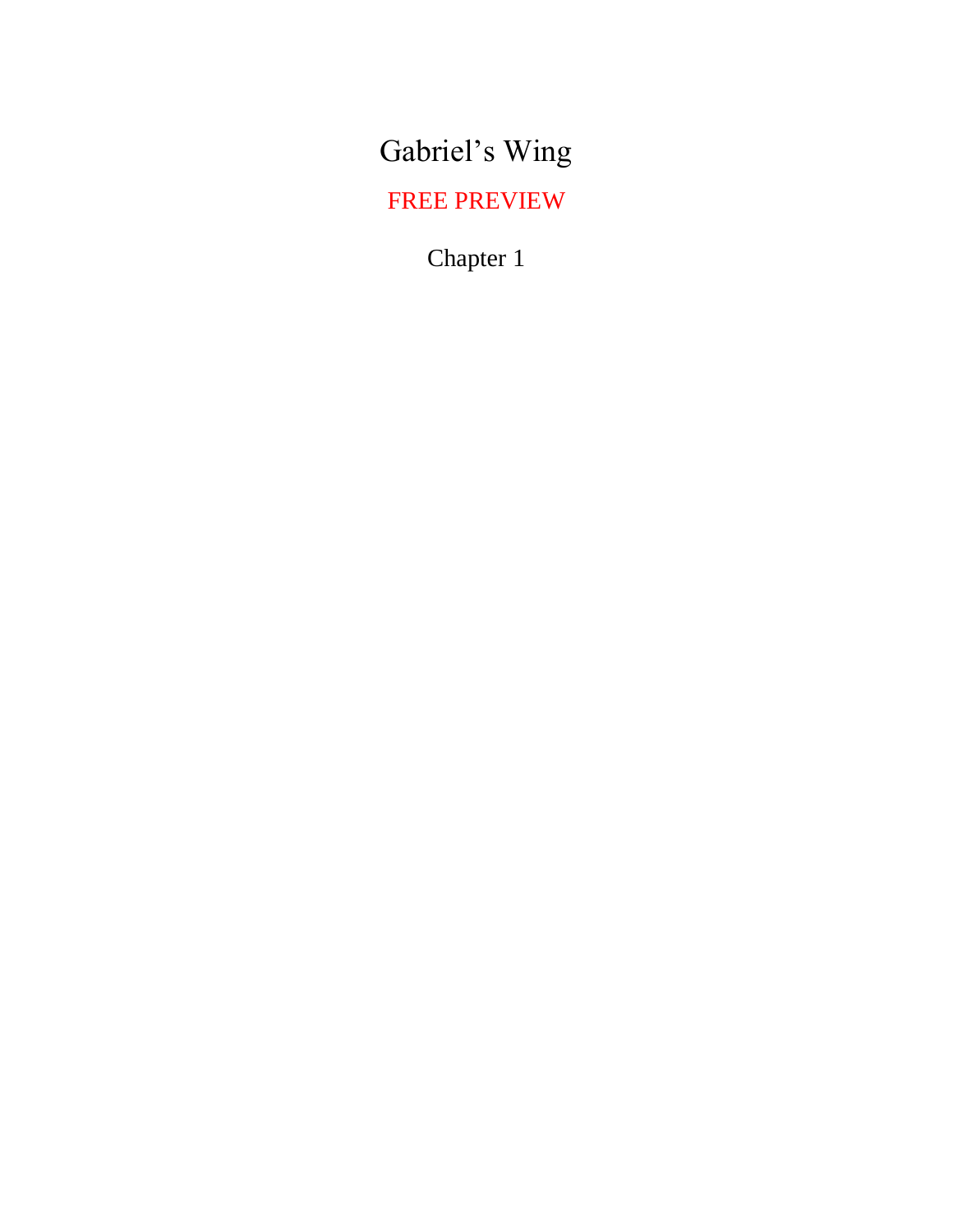A hotel room on the outskirts of Somerville, New Jersey. Early April 1969.

Dreams die without prejudice. They leave behind the most beautiful, the most determined, and the most resilient. Becky Sue had dreams. That he knew for certain. He didn't care how they died. Not now when everything she loved and suffered had to end. Circumstances left her options wasted and her possibilities squandered. Nobody protected her.

His punch landed squarely on her jaw.

She staggered. Stared directly into his eyes. Her face turned the color of white silk, but she didn't scream.

How beautiful.

Quickly, he pushed her nude body back, one step, then two, until she landed spread eagle across the bed. Her feet dangled inches from the floor.

He straddled her. Clenched his strong hands around her throat.

She convulsed. The life faded from her dark brown eyes. Her face and lips turned blue. Poisonous fluid rattled in her lungs. Her tormented flesh sent a euphoric rush throughout his naked body.

Finally, her limbs went flaccid. The last breath came out in a torrent of stale, pungent odor. Her dead eyes remained incredulous. He gave them one quick look before ignoring them. Gently, he pulled her to the floor.

She sat on the carpet leaning against the side of the bed away from the door and facing the room's only window. Even in death, she commanded tremendous sexuality. Her dark hair cascaded down across her shoulders and her firm legs parted in a tantalizing tease. He propped her up so she wouldn't fall, fixed her hair, and tilted her head just the way he wanted.

She never lost control, suffered no shameful accidents, nothing spoiled the last moments of her life. Death came without humiliation, without screaming, or begging. It happened very quickly and with dignity.

"Forgive me," he said, "but it wasn't my fault."

He straightened the blankets on the bed, turned the light on in the small bathroom and closed the door. He turned off the lamp on the night table. The only light in the room was what squeezed out the large gap at the base of the bathroom door. Confident and secure no one could see in the window, he opened the heavy drapes and watched the parking lot two stories below. With the first part done the only thing left to do was wait for Becky Sue's friend, Virginia.

Becky Sue and Virginia grew up as friends. According to rumor, Virginia had talked Becky Sue into leaving their unremarkable homes in New Orleans to chase their dreams in New York City.

He heard it all before. The dreams were just as unremarkable as the homes they left behind. Like so many others, they wanted to sing in some Greenwich Village coffee house, maybe get a part in an Off Broadway play, or even find work as an extra in one of the many movies shot on the streets of Manhattan. Mostly, though, the attraction had little to do with wealth or success. They were flower children running away from the old morality to the promise of self-expression and awareness.

Yes, he did know how dreams died. At first it was survival, soon it became existence, then it turned into revulsion with no way out. Virginia and Becky Sue understood the odds, but the odds be damned. He imagined their resolution to be one more night and one more time selling their bodies for bus fare, food, and some decent clothes. They'd be gone without a word. Neither of them would ever talk about it nor think about it again. They'd be free from slavery.

What a joke, just another tragedy.

Tragedy or not, they had to go. He made arrangements, through the right channels, to get both of them the same night. Working together was not uncommon. Virginia and Becky Sue worked together all the time. They made more money as a team and God knows working as a team meant protection. Getting them together was the easy part. The hard part was getting them to show up at different times. He needed help. He got help. Someone else betrayed them. It didn't matter how and he didn't care. The only thing that concerned him right now was when to expect Virginia. The note told him Becky Sue would be there by eight. Virginia would show up an hour later. He had plenty of time.

So he waited by the window and watched the rain. The wall-mounted heater blew warm air against his naked body. Windswept droplets sprayed against the windowpane sending web-like shadows across the room. Contrasting sensations of heat, anxiety, cold and expectation aroused him, pleasantly.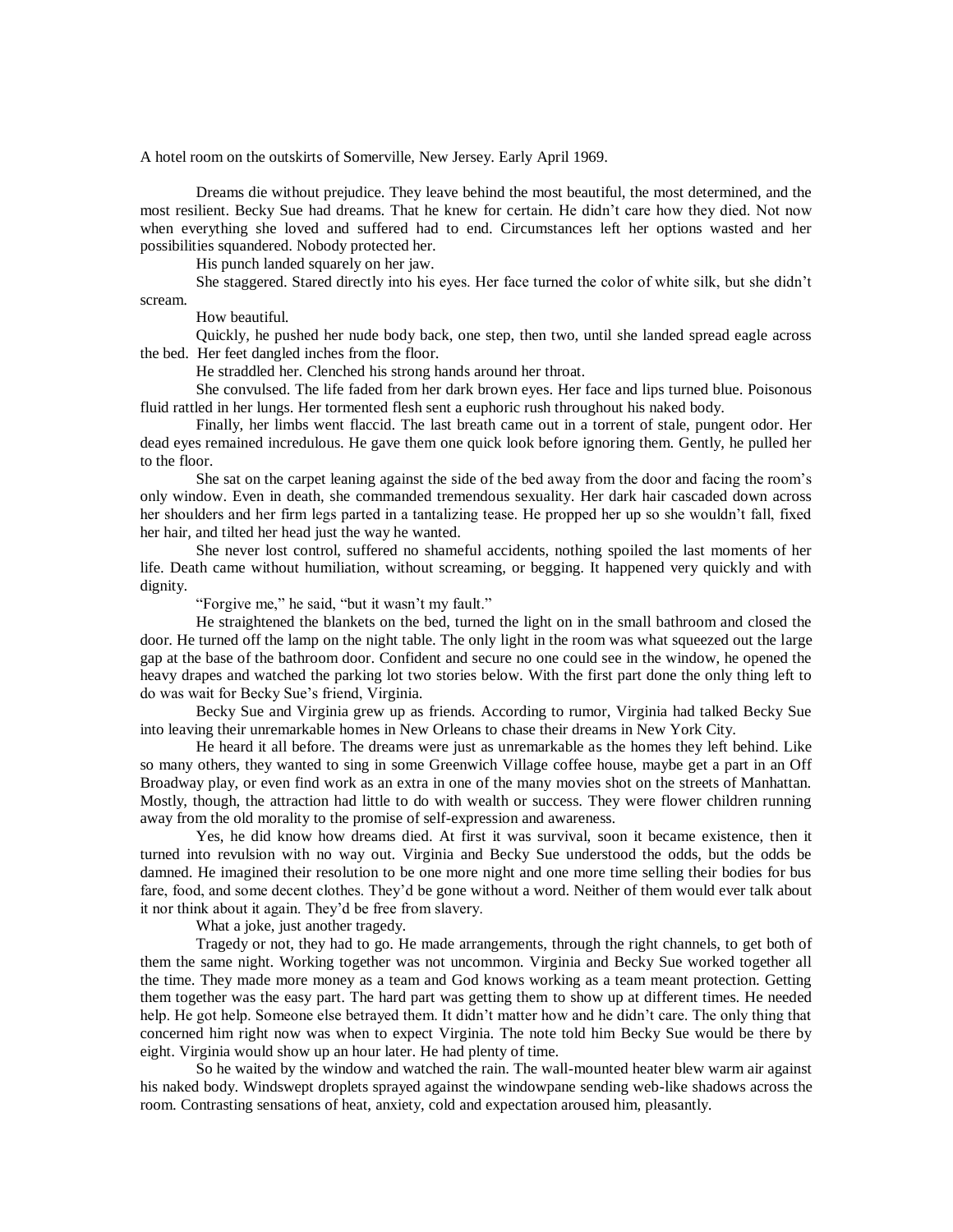A familiar car pulled into the lot. He instinctively stepped back into the drapes.

Virginia was older, tougher, more street-wise than Becky Sue, but she too had an incomparable beauty. As part of the elite, these girls were the best moneymakers in the stable. He didn't want to destroy them. In fact, he considered it shameful, but he also knew there would be hell to pay if he permitted them to leave. He knew that whatever they told each other now, eventually they'd have no choice but to tell their tale. No, they had to be eliminated and their destruction would send the proper message to those who remained.

Forget about escape.

Virginia got out of a beat-up old Chevy, threw a yellow raincoat over her shoulders, and ran to the hotel's back entrance. She got the key and the room number that afternoon as part of the final preparations. The name of her client she didn't get. Normally, she'd never take this risk. None of them would. Who convinced her she'd be safe? Trust was rare. Betrayal was unforgivable. He'd deal with that later.

He pulled the curtains together, ran to the bathroom, turned on the shower, closed the bathroom door and ran back to the window. When he heard Virginia at the door he pulled the curtains over the window, hid in the shadows by the curtains, and held his breath.

"Good God, it's darker than hell in here," Virginia said. She slammed the door behind her. The dim light from the bathroom swirled around her feet like a foggy mist. She flipped the switch by the door. The small lamp added just enough light.

She sniffed, "It stinks in here." In the purple gloom, she took off her raincoat and dropped it to the floor.

"Where's Becky Sue?" She put her ear to the bathroom door and listened. "Is she taking a shower?" She pounded on the door. "Get done in there."

"You, hiding behind the curtains. Yeah, you, I see you. What're you doing over there?" She pulled off her shoes with her toes and unbuttoned her blouse. "I'm getting undressed."

She draped her blouse over the back of the desk chair, unsnapped the button at the waist of her tight bell-bottoms, wiggled them over her hips, and sat on the bed with her back to him.

"What?" she said, her voice bemused." You're not talking? You think that's mysterious?"

He came out of the shadows. Stood behind her waiting for the right moment.

Virginia pulled her pants off, folded them at the creases. Now, dressed only in a pair of cotton panties, she stood and laid her bell-bottoms over her blouse.

He got closer.

Virginia turned around.

Like he did with Becky Sue, he saw the recognition in her eyes, then the shock. She audibly sucked in a deep breath. With her arms extended in front of her, she backed away, stumbled over the chair, fumbled in the dim light, her feet tangled in confusion.

"You?"

He raised a fist. Virginia blocked the punch. Twisted away from him. She stood with her back to the bed.

"Mistake," he said. "You should've run out the door, but I guess even a whore won't deliberately go out in just her skivvies."

"What do you want? Where's Becky Sue?"

He picked up a set of keys off the vanity and flung them into her face. The impact knocked her back. She landed on the bed with him on top of her. She swung and connected a punch.

The impact caused him to curse. The pain erupted in an explosion of white stars. Although his head throbbed, he didn't let go. The sensation of naked flesh on naked flesh gave him unnatural strength. After delivering one blow to Virginia's face, he followed up with another. He forced his strong hands around her throat.

"Fuck! Damn you. Let go," Virginia said, her voice gone, everything came out in a tight whisper. "I'll kill you. I'll send you straight to hell."

Using only fingertips, he crushed her larynx and blocked out the screams. Pressing harder, squeezing the air passage shut. Her whole body bent, contorted into a corkscrew.

"No, you won't," he said, now relaxed. "Tonight you'll die."

Virginia's face turned blue. A small stream of drool ran from her mouth and rolled across his hand. He increased the pressure. When she lay still he let go and a long reeking gasp of air came up from her lungs.

She was dead.